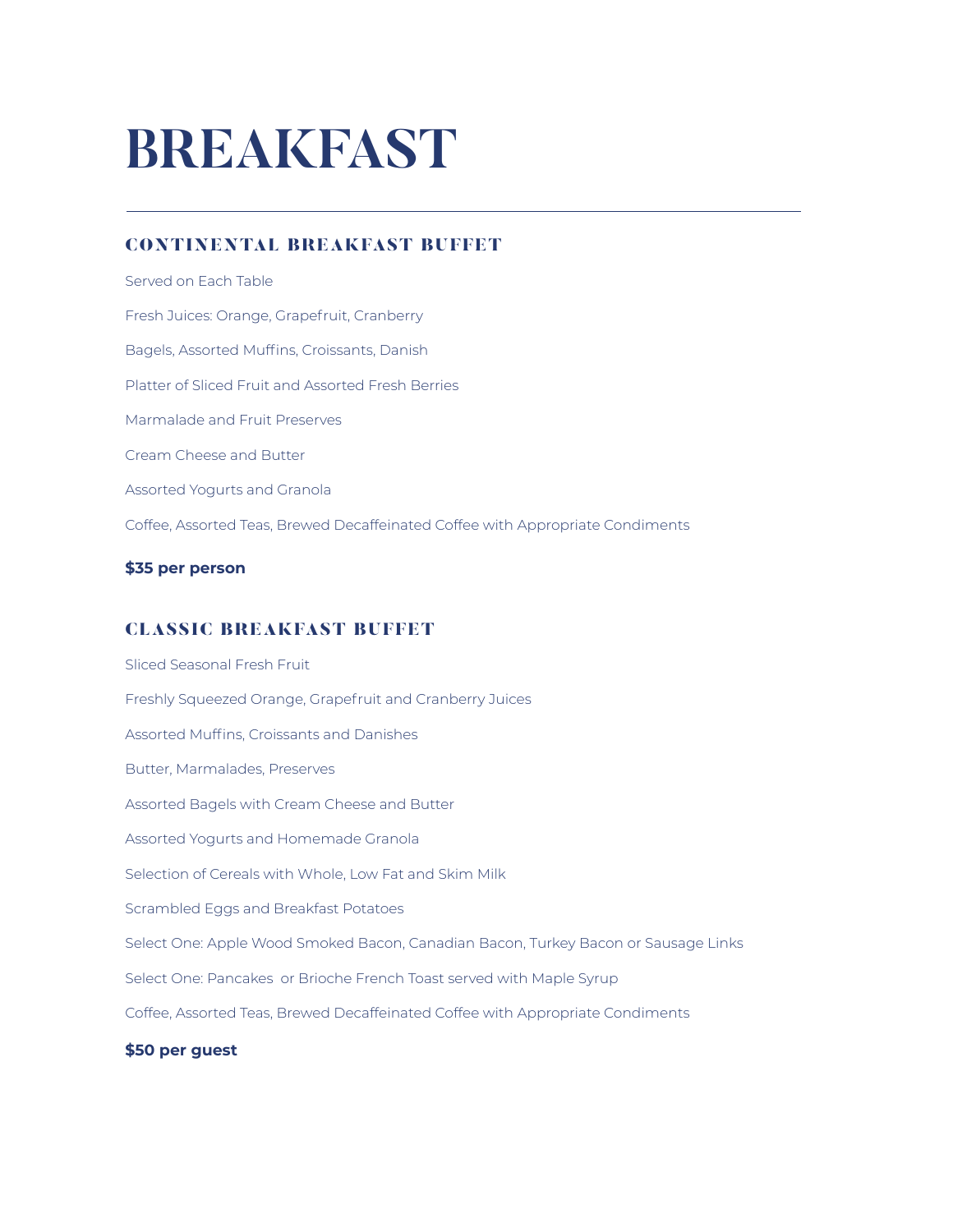

## **ENHANCEMENTS**

## Omelet Station **+\$10 per person** Prepared to order. Applewood Smoked Bacon, Honey Glazed Ham, Smoked Salmon, Swiss, Mozzarella and Cheddar Cheeses, Wild Mushrooms, Bell Peppers, Shallots, Tomatoes, Spinach Chef Attendant 1 per 30 Guests **\$150 per person** Cheese and Charcuterie **+\$10 per person** Homemade Oatmeal **+\$3 per person** Breakfast Potatoes **+\$5 per person** Applewood Bacon, Sausage Links or Turkey Bacon **+\$5 per person** Savory Croissant with Scrambled Eggs, American Cheese and Crisp Canadian Bacon **+\$5 per person** Scrambled Eggs **+\$6 per person** Vegetable Frittata **+\$6 per person** Mushroom, Spinach, Tomato and Gruyere Quiche **+\$6 per person** Ham, Provolone and Tomato Quiche **+\$6 per person** Smoked Salmon Station with Capers, Boiled Egg, Red Onion and Sliced Tomato **+\$15 per person**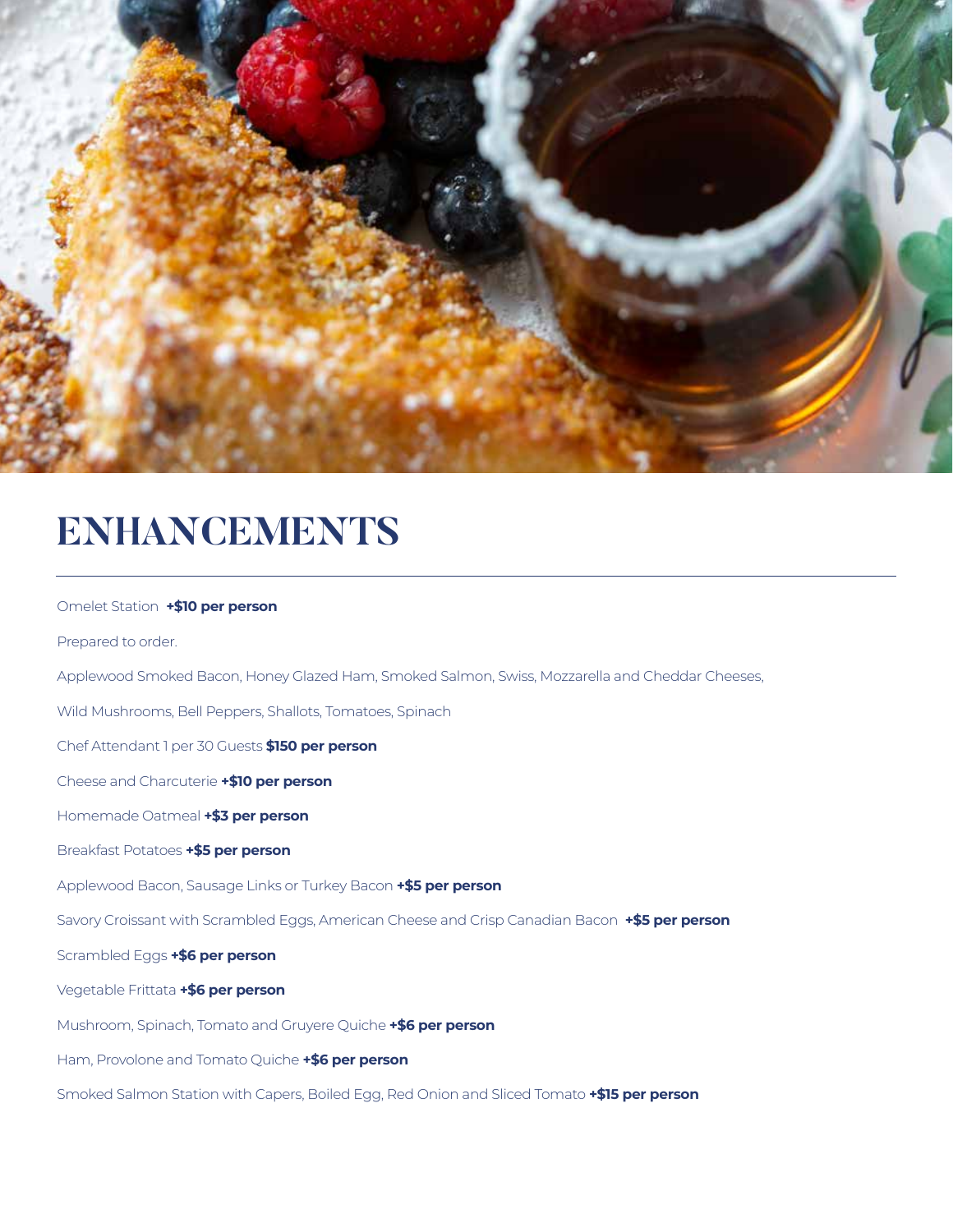# **BREAKS**

**All breaks include freshly brewed coffee and a selection of herbal teas. Breaks are based on a maximum of thirty minutes.**

## HEALTHY START

Assorted Whole Fruit, Assorted individual yogurts, Homemade granola, Zucchini Loaf, Banana Nut Bread

### **\$18 per person**

## SWEET BREAK

Cannoli, Biscotti, Miniature Fruit Tarts, Vanilla Cream Puff, Chocolate Dipped Strawberries

#### **\$18 per person**

## EUROPEAN AFTERNOON

An Elaborate Display of Imported and Domestic Cheeses

Served with Grissini and Assorted Crackers and Breads

Garnished with Grapes, Sliced Apples, Walnuts, Dried Cranberries, Pistachio, Honey, Dried Fruit Compote

#### **\$22 per person**

## ITALIAN DELIGHTS

Italian Charcuterie with Assorted Seasonal Condiments

To include Burrata Cream, Grilled Vegetables, Green Olives, Sun Dried Tomatoes

Cornichons, Onion Marmalade, Dry Cranberries, Dates and Pistachio Nuts

Served with Piadina Bread and Herbed Foccacia

### **\$25 per person**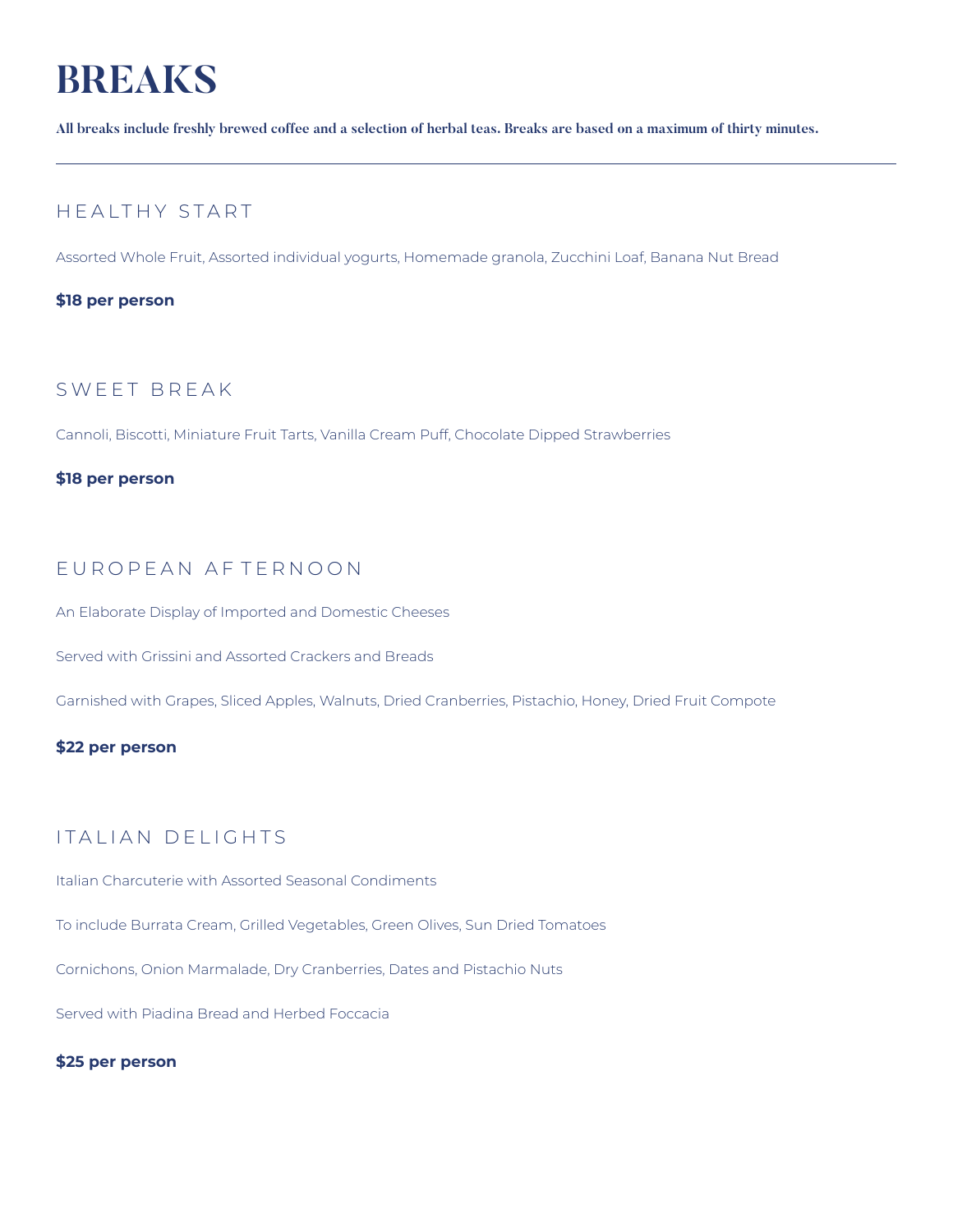# **BOXED LUNCH**

**\$45 PER PERSON**

## SAIAD<sub>S</sub>

#### **Please select one.**

Arugula with Cherry Tomatoes and Shaved Parmesan Garbanzo Bean, Cucumber, Cherry Tomato, Mint Pasta Salad with black olive, tomato and parmesan Organic Quinoa Salad with Carrot, Peppers, Zucchini Roasted Red Beets with Green Beans & Goat Cheese

## SANDWICHES

#### **Please select two.**

#### **Caprese**

Tomato, Mozzarella Di Bufala, Micro Basil

#### **Turkey Tramezzini**

Roasted Turkey, Romaine, Avocado, Mayo and Mustard

on Multigrain

#### **Grilled Vegetables and Brie**

Zucchini, Eggplant, Carrots and Brie on Baguette

#### **Tuna and Olives Tramezzini**

Tuna, Tomato, Romaine, Olives, Parsley, Mayo and Mustard on

#### Multigrain

#### **Chicken Breast Tramezzini**

Sliced Chicken Breast, Romaine, Mayo and Mustard, Swiss Cheese on White

#### **Prosciutto**

Prosciutto Crudo, Arugula, Brie Cheese, Salsa Rosa

## SIDES

**Please select one.** Whole Fruit Potato Chips Pretzels

## DESSERTS

**Please select one.** Chocolate Chip Cookie Chocolate Brownie Linzer Cake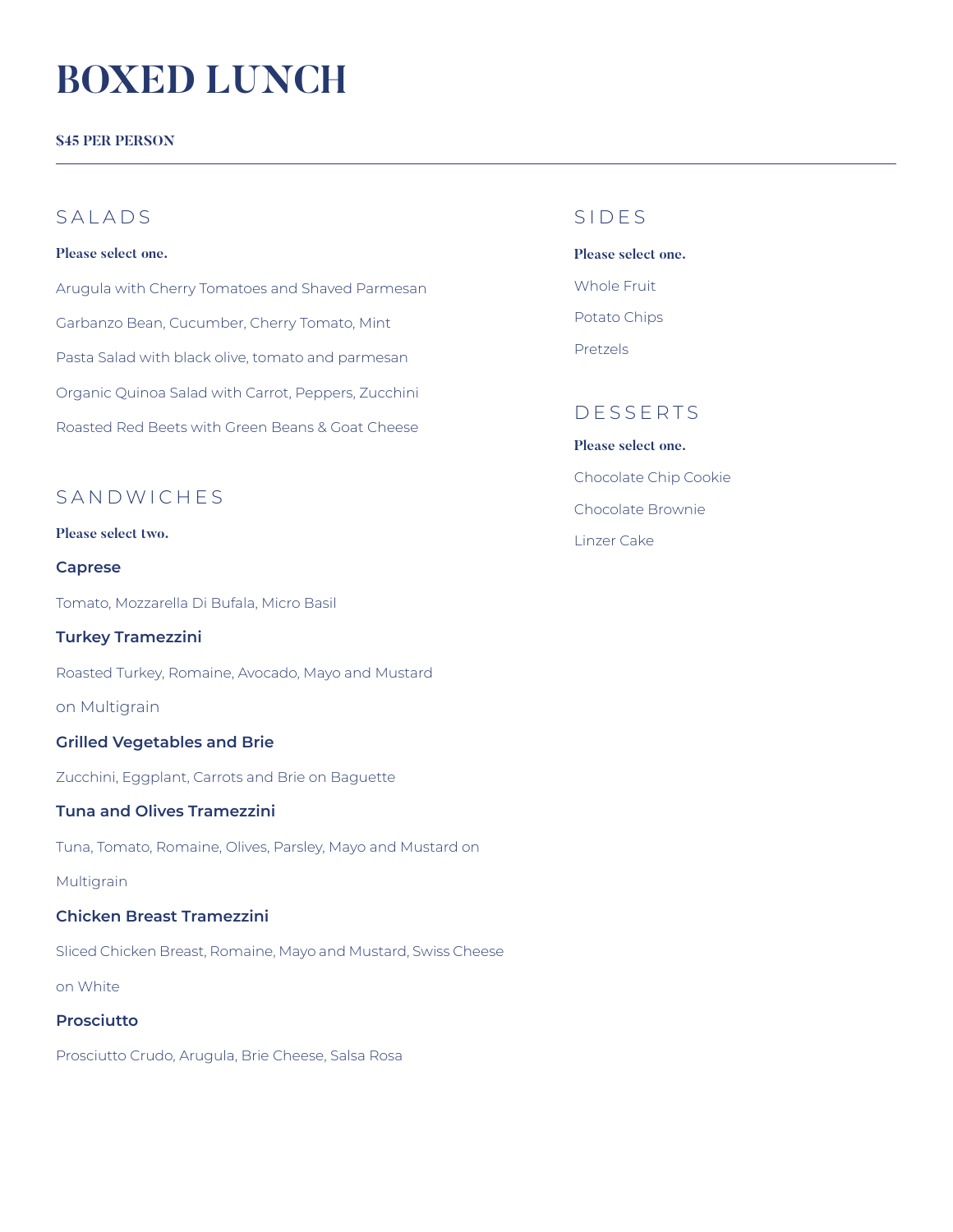# **DELI BUFFET**

**All menus include freshly baked rolls and grissini, freshly brewed coffee and a selection of herbal teas.** 

**\$60 per person**

## SOUP

**Please select one.** Paste e Fagioli Hand Cut Vegetable Minestrone Cream of Asparagus

## SALAD

**Please select two.**

Garbanzo Bean, Cucumber, Cherry Tomato, Mint Baby Kale Caesar, Dried Cranberries and Focaccia Croutons Roasted Red Beets with Green Beans & Goat Cheese Arugula with Cherry Tomatoes and Shaved Parmesan Pasta Salad with Fusilli, Mozzarella, Black Olive, Tomato, Parmesan Cheese and Vegetable Primavera Gluten Free Penne Al Pesto with Toasted Peanuts, Pumpkin and Pecorino Tomato, Corn and Cucumber Salad

Organic Quinoa Salad with Carrot, Peppers, Zucchini



## SANDWICHES

**Please select three.**

### **Milanese**

Breaded Chicken Cutlet, Romaine, Tomato, Mayo on Baguette

**Caprese**

Tomato, Mozzarella Di Bufala, Micro Basil

## **Soppressata**

Soppressata, Balsamic Marinated Roasted Peppers, White Cheddar on Baguette

## **Turkey Tramezzini**

Roasted Turkey, Romaine, Avocado, Mayo and Mustard on Multigrain

## **Prosciutto**

Prosciutto Crudo, Arugula, Brie Cheese, Salsa Rosa

**Grilled Vegetables and Brie**

Zucchini, Eggplant, Carrots and Brie on Baguette

## **Tuna and Olives Tramezzini**

Tuna, Tomato, Romaine, Olives, Parsley, Mayo and Mustard on Multigrain

## **Smoked Salmon Tramezzini**

Smoked Salmon and Cream Cheese Spread on Multigrain

## **Chicken Breast Tramezzini**

Sliced Chicken Breast, Romaine, Mayo and Mustard, Swiss Cheese on White

## DESSERTS

**Please select three.** Mini Panna Cotta Chocolate Truffles Bite Size Linzer Cake **Brownies** Cheesecake Squares Mini Cannoli Mini Tiramisu in Chocolate Shell Assorted Cookies & Tarts Miniature Éclairs Strawberries dipped in Bittersweet Chocolate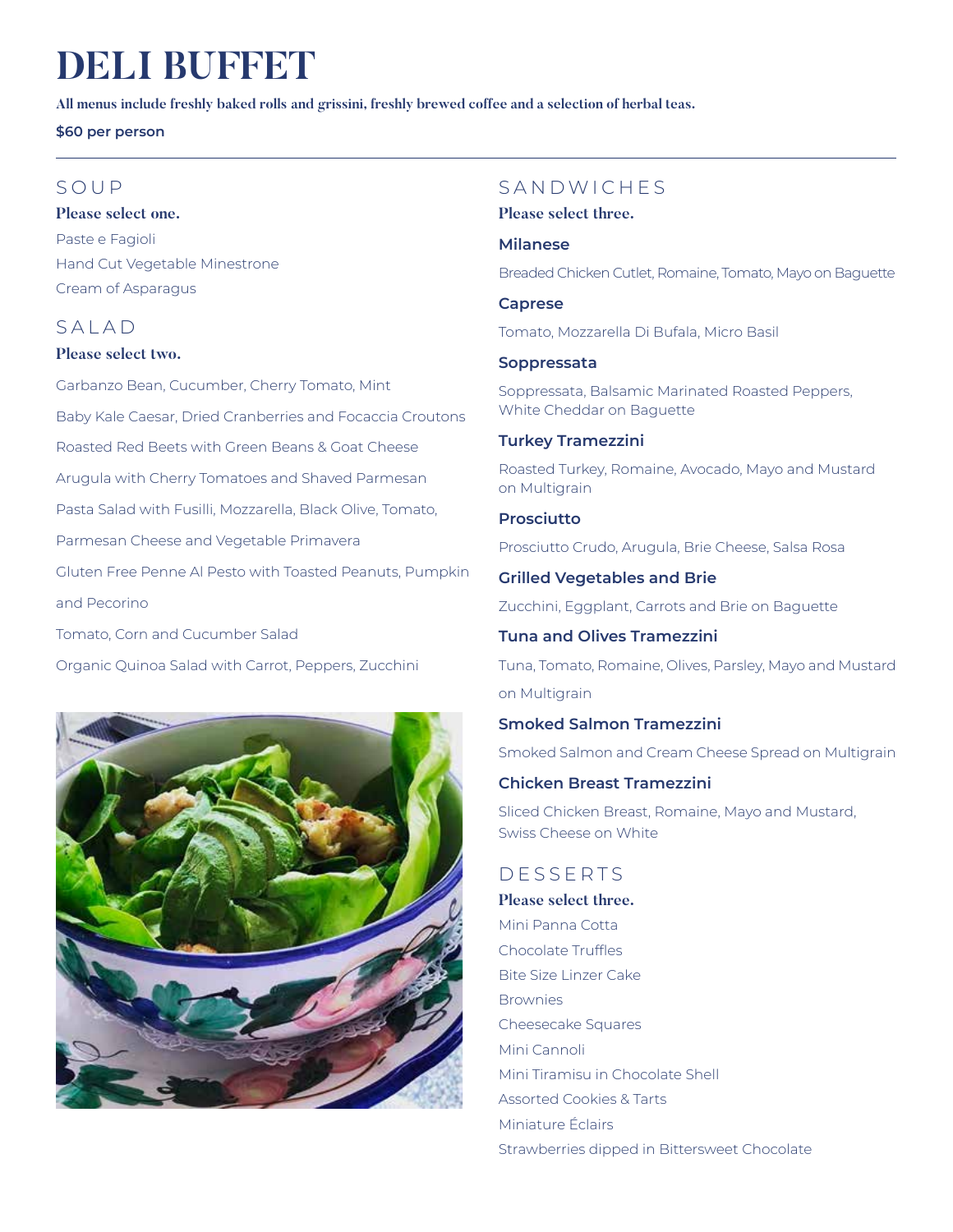# **LUNCH BUFFET**

**All menus include freshly baked rolls and grissini, freshly brewed coffee and a selection of herbal teas.** 

**\$75 per person**

## ANTIPASTO STATION

**Subject to Seasonal Availability. Please select three.** Insalata Caprese Avocado and Artichoke Salad with Shaved Parmesan Prosciutto di Parma with Seasonal Melon Red Beet Salad with Haricot Verts & Goat Cheese Baby Kale Caesar, Dried Cranberries and Focaccia Croutons Garbanzo Bean Salad with Lemon, Cucumber, Tomato & Mint Full Assortment of Grilled Vegetables Assorted Mixed Olives Marinated Mushrooms with Baby Spinach

## PASTA AND RICE

**Please select two.** Penne with Tomato and Basil Rigatoni with Eggplant and Mozzarella di Bufala Orecchiette with Sausage and Broccoli Rabe Spinach and Cheese Cannelloni with Zucchini Semolina Gnocchi alla Romana Rigatoni Arrabbiata

Rice Valenziana (Seafood or Chicken)

Rigatoni Bolognese

## ENTRÉE

### **Please select two.**

Roasted Breast of Chicken Alla Romana or Cacciatora Medallions of Salmon with Lemon and Capers Filet of Beef Tagliata Alla Veneziana +\$10 Above Entrees Are Served With Roasted Fingerling Potatoes and Mixed Vegetables

## D ESSERT BITES

#### **Please select three.**

Mini Panna Cotta Chocolate Truffles Bite Size Linzer Cake Brownies Cheesecake Squares Mini Tiramisu in Chocolate Shell Miniature Éclairs Giant Driscoll Strawberries dipped in Bittersweet

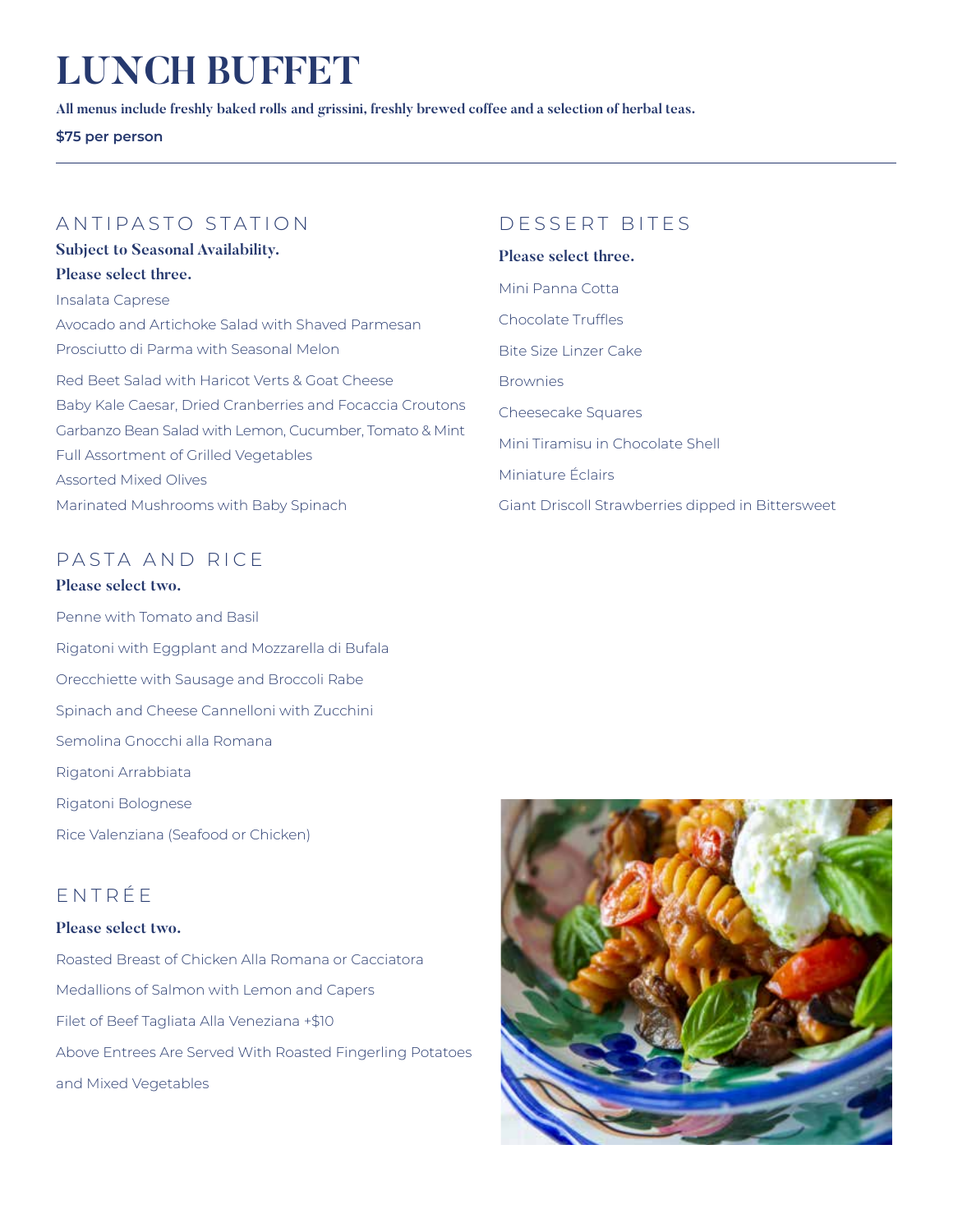# **PLATED LUNCH MENU**

**All menus include freshly baked rolls and grissini, freshly brewed coffee and a selection of herbal teas. Price based on selection of one cold or hot appetizer, main entrée and dessert.**

**\$65 per person**

## COLD APPETIZERS

#### **Subject to seasonal availability**

Classic Tuna Tartare +\$10 Baby Tri Color Beets with Asparagus and Crumbled Goat Cheese Beef Carpaccio (No Preset) +\$10 Burrata with Grape Tomatoes and Black Olives Thinly Sliced Sweet Prosciutto di Parma with Buffalo Mozzarella +\$5 Salad of Roasted Baby Artichokes, Homemade Sun Dried Tomatoes, Arugula, Avocado and Crispy Parmesan Baby Arugula and Cherry Tomato Salad with Shaved Parmesan Gazpacho Soup Crab Salad with Lemon and Oil +\$10 Roasted Vegetable Napoleon with Goat Cheese Cucumber, String Beans, Cherry Tomato and Sweet Corn Salad

## HOT APPETIZERS

**PASTA** 

Homemade Spinach and Cheese Cannelloni with Fresh Tomato and Zucchini Homemade Veal Cannelloni with Delicate Sauce Gnocchi alla Romana with Fresh Tomato Sauce Baked Tagliolini with Ham or Mushroom +\$8 Baked Tagliardi Bolognese Seasonal Ravioli Seasonal Risotto +\$8

## **MEAT**

POULTRY Roasted Breast of Chicken Cacciatora Roasted Breast of Chicken Romana (onions, celery and white vinegar) Roasted Breast of Chicken Wild Mushroom Sauce

## FISH

Branzino Al Forno Salmon with Leeks Sauce Chilean Sea Bass "alla Carlina" with Roasted Artichokes & Potatoes +\$10

## **BFFF**

Veal Piccatta Milanese +\$15 Pin Wheeled Braised Boneless Short Ribs +\$15 Individual Prime Roast Filet of Beef +\$20 Sliced Wagyu Strip Loin Steak +\$20 Rack of Lamb +\$30

**Beef entrees come with choice of sauce: Classic Reduction, Barolo Sauce or Amarone.**

## VEGETABLE

**Select one to accompany main course** Bundle of String Beans or Asparagus tied with Leeks Multi-Color Cauliflower Florets Fresh Seasonal Ratatouille Organic Tri Color Baby Carrots Roasted Brussels Sprouts Baked Cauliflower with Béchamel Classic Vegetable Peperonata

## **STARCH**

**Select one to accompany main course** Potato Tortino Riso al Salto Grilled or Fried Yellow Polenta Potato Dauphinoise Roasted Baby Fingerling Potatoes Rosemary Smashed Potatoes